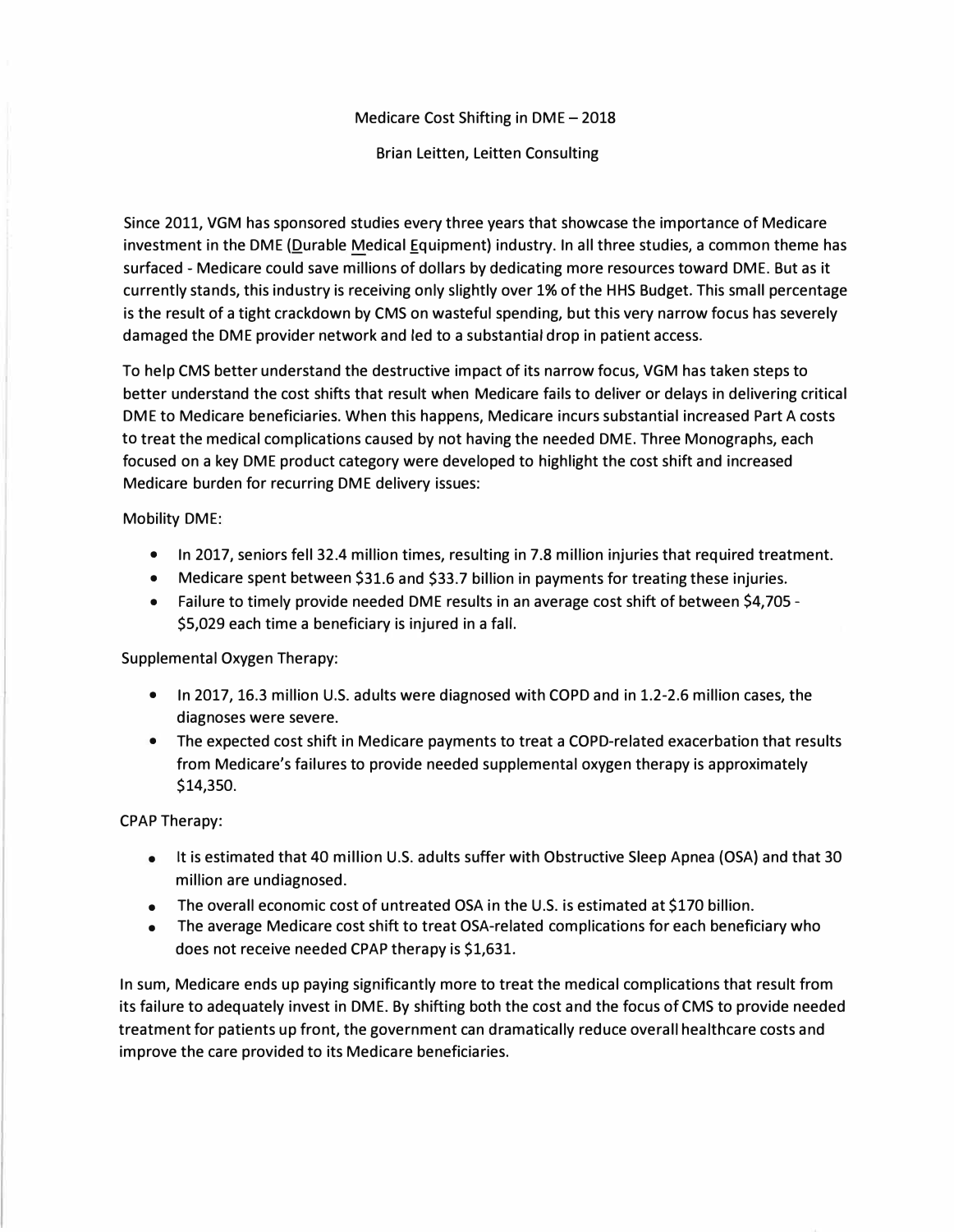### **LEITTEN CONSULTING BRIAN LEITTEN, PRINCIPAL**

CONSULTING.LEITTEN.COM

## **MONOGRAPH 1 - MEDICARE COST SHIFTING FOR FALL INJURIES**

This is the first of three Monographs addressing the cost shifts that occur when Medicare delays providing or fails to provide needed durable medical equipment and supplies (DME) to beneficiaries. This Monograph addresses Falls and Mobility DME. The 2<sup>nd</sup> and 3<sup>rd</sup> Monographs address Chronic Obstructive Pulmonary Disease (COPD) and supplemental oxygen therapy and Obstructive Sleep Apnea and Continuous Positive Airway Pressure (CPAP) equipment.

When Medicare implemented the DMEPOS<sup>1</sup> competitive bidding program, beneficiaries and case managers experienced significant difficulties and delays in obtaining medically necessary durable medical equipment and supplies. The number of DME suppliers has dropped dramatically since the institution of competitive bidding, exacerbating the problem. The inability to obtain or the delays in obtaining needed DME puts beneficiaries at a greater risk for medical complications that could have otherwise been avoided.

This risk can be quantified by understanding the direct impact of the failure to timely get the needed DME to a beneficiary. For example, the lack of mobility equipment results in fall-related injuries that require medical treatment; the lack of supplemental oxygen therapy results in untreated patients who suffer exacerbations from COPD and its comorbidities; the lack of CPAP equipment results in untreated patients who suffer from sleep apnea.

When these complications occur, Medicare ends up paying substantially more for treatment of those complications than it would have spent to pay for the needed DME. DME payments are covered under Medicare Part B. When costs are shifted from prevention to treatment, the increased payment burden is shifted for the most part to Medicare Part A, with much lesser amounts shifted to Medicare Parts C and D. Not surprisingly, after a complication, Medicare still often ends up paying under Part B for the DME it initially failed to provide.

<sup>&</sup>lt;sup>1</sup> DMEPOS is an acronym for Durable Medical Equipment; Prosthetics; Orthotics; and Supplies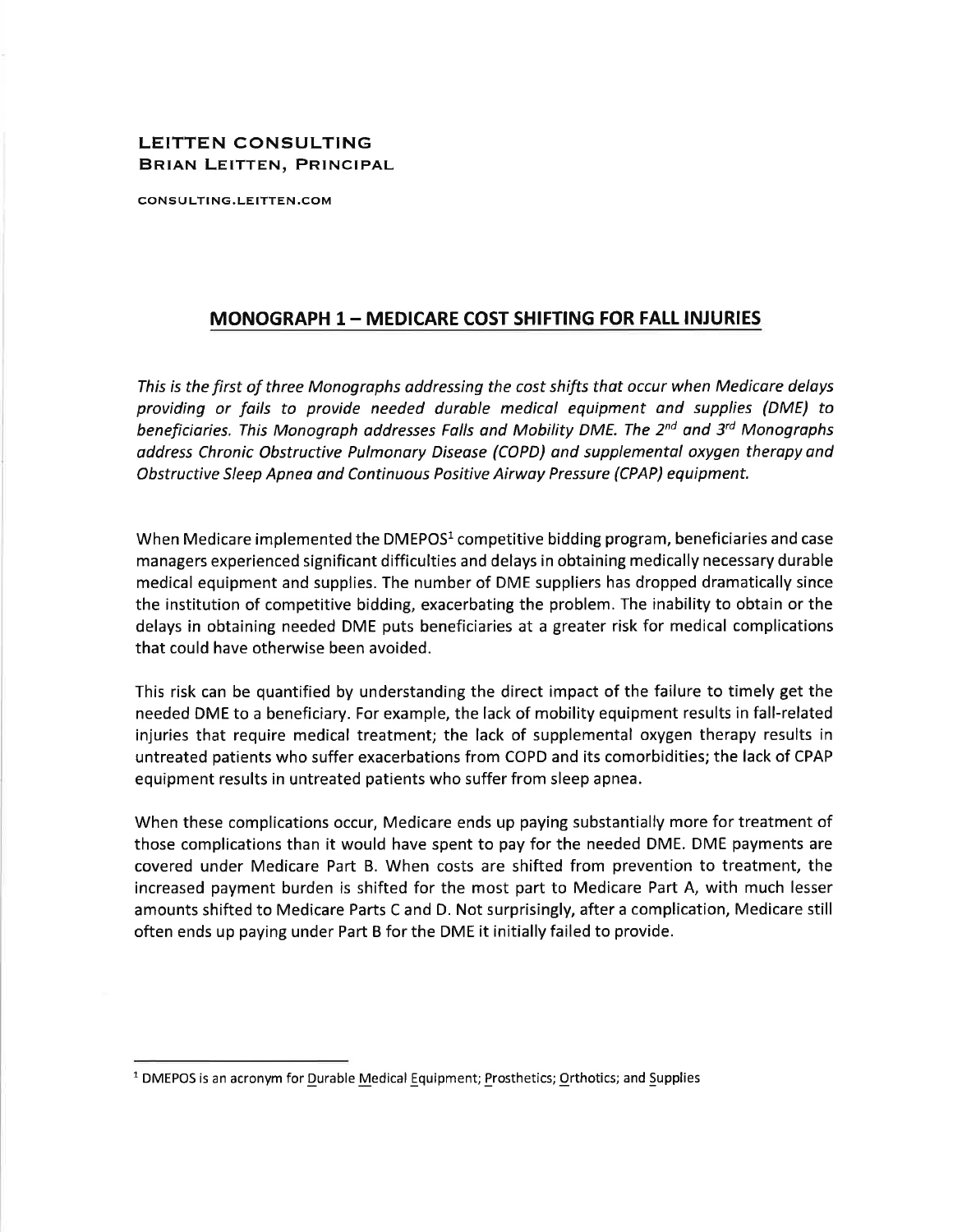#### **FALLS-**

When Medicare fails to provide or delays in providing needed mobility DME, beneficiaries are at greater risk to fall and be injured. When a fall injury occurs, the cost of treating it is typically covered by Medicare Part A. Much lesser amounts are paid by Medicare Parts C (prescription drugs) and D (for Medicare Advantage users). Typically, Medicare also ends up paying for the mobility DME it initially failed to provide, under Part B. The cost to treat a fall injury dramatically exceeds the cost of the DME that could have avoided the fall in the first place.<sup>2</sup>

- In 2017, seniors fell 32.4 million times<sup>3</sup>
- 7.8 million of those falls resulted in injuries that required treatment of some sort<sup>4</sup>
- 3.6 million resulted in doctor/clinic visits<sup>5</sup>
- 3.1 million led to an emergency room trip<sup>6</sup>
- 900,000 were admitted to an acute care hospital?
- Countless others required visits to rehab therapists, home health care visits and stays in nursing care facilities

Treatment of these fall injuries comes at a substantial cost to Medicare.

- **•** In 2017, Medicare payments for fall injury treatment totaled between \$31.6<sup>8</sup> and \$33.7<sup>9</sup> Billion, including at least:
	- \$7.3 Billion in hospital payments<sup>10</sup>
	- $\blacksquare$  \$6.1 Billion in payments to physicians and other treatment providers<sup>11</sup>

<sup>5</sup> See Note 2.

 $6$  Falls and Fall Injuries Among Adults Aged  $\geq 65$  Years - United States, 2014, CDC Morbidity and Mortality Weekly Report (09/23/16) https://www.cdc.gov/mmwr/volumes/65/wr/mm6537a2.htm

 $7$  Id.

<sup>9</sup> See Note 2.

<sup>10</sup> See Note 8.

 $11$  Id.

<sup>&</sup>lt;sup>2</sup> Leitten, The Case for Medicare Investment in DME - 2014 Update, http://www.vgmdclink.com/uploads/Document-Library/d1306dfcd9db67830ba14d4cd5b3be8c.pdf

<sup>&</sup>lt;sup>3</sup> Cost of Falls Among Older Adults, Centers for Disease Control (CDC), 2014 data updated for 2017 Medicare population https://www.cdc.gov/homeandrecreationalsafety/falls/fallcost.html

<sup>&</sup>lt;sup>4</sup> Id. Some portion of those falls did not require medical treatment but did require restricted activity for at least one day.

<sup>&</sup>lt;sup>8</sup> Florence et al., Medical Costs of Fatal and Nonfatal Falls in Older Adults, Journal of American Geriatrics Society, Vol. 66, Issue 4, pp. 693-698 (2018) https://doi.org/10.1111/jgs.15304, data updated for 2017 Healthcare CPI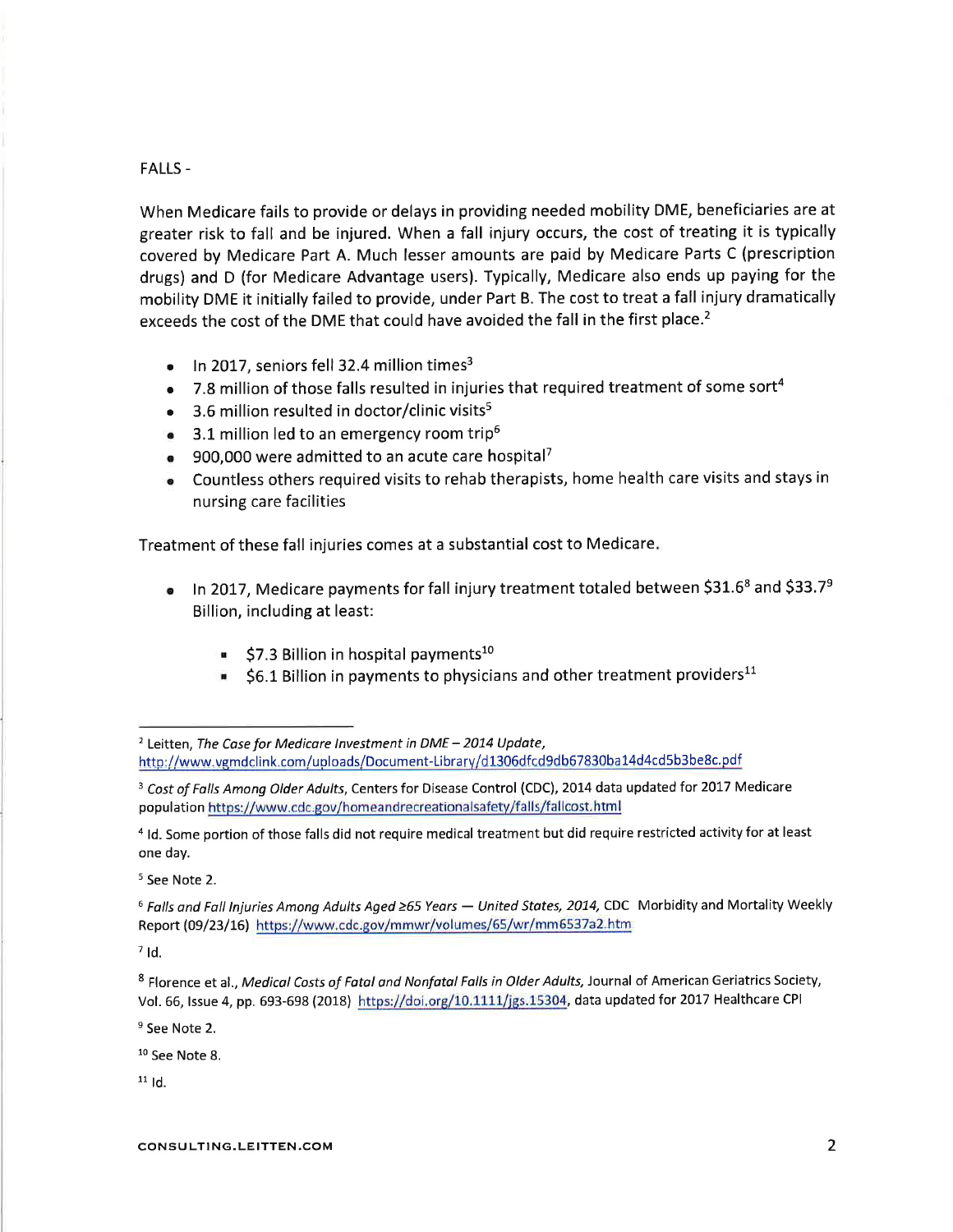- $\blacktriangleright$  \$228 Million in dental payments<sup>12</sup>
- $\approx$  \$1.2 Billion in prescription drug payments<sup>13</sup>
- \$16.6 Billion in other payments for home health care visits and stays in nursing care facilities<sup>14</sup>

With this information, the average cost shift that results each time a Medicare beneficiary sustains a fall injury because of a Medicare failure or delay can be determined. Three average cost shifts (mostly to Part A) are possible. First, the cost of fall injuries can be divided by the number of falls that require some form of treatment. This yields a cost shift in the range of between \$4,139 and \$4,315. This is the most conservative range, since a portion of the 7.8 million annual fall injuries did not require medical treatment but did require restricted activity for at least one day<sup>15</sup>. Those falls would not generate Medicare payments.

Another approach is to divide the cost of fall injuries by the number of ER visits that were triggered. This is the approach taken by the National Center for Injury Prevention and Control at the CDC.<sup>16</sup> This yields a cost shift in the range of between \$10,091 and \$10,787. This cost is higher than might be expected since it does not take into account falls that required only a doctor or clinic visit.

The most comprehensive approach is to divide the cost of fall injuries by the sum of doctor/clinic visits and ER visits. This best approximates the number of fall injuries that require medical treatment. It is likely that a beneficiary who falls will either visit a doctor or clinic or go directly to the ER (hospital admissions are generally a subset of ER visits). While there will be some overlap where beneficiaries do both, it should not significantly impact the outcomes. This approach yields a cost shift in the range of between \$4,705 and \$5,029.

> "The expected cost shift in Medicare payments that results each time a Medicare beneficiary sustains a fall injury because Medicare fails to provide or delays in providing needed mobility DME is between \$4,705 and \$5,029."

 $12$  Id.

 $13$  Id.

 $14$  Id.

<sup>15</sup> See Note 4.

<sup>&</sup>lt;sup>16</sup> Burns et al., The direct costs of fatal and non-fatal falls among older adults - United States, J Safety Res. Sep;58:99-103 (2016) https://www.ncbi.nlm.nih.gov/pubmed/27620939 (abstract only)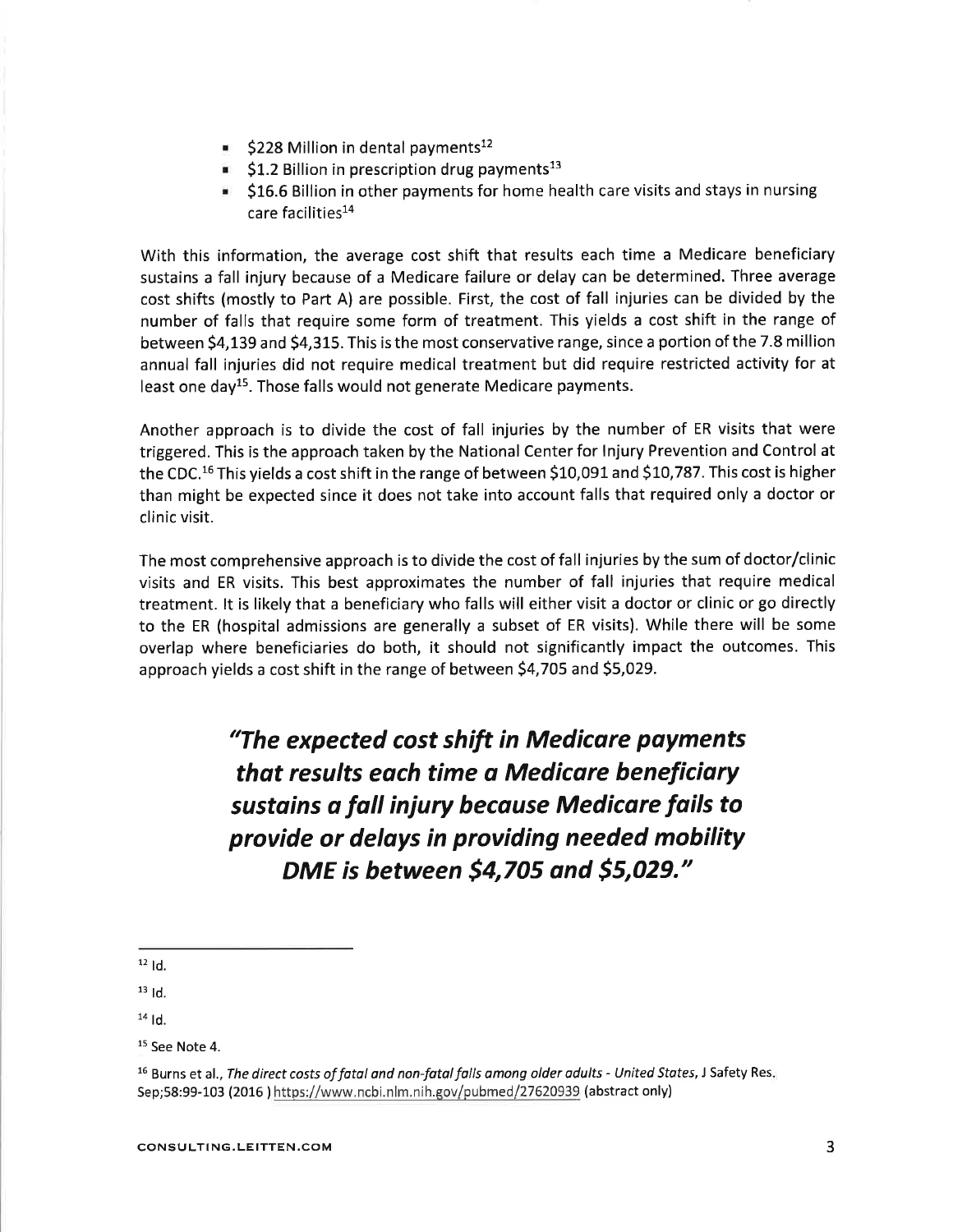# **MEDICARE COST SHIFTING**

# **MEDICARE COST SHIFTING WHEN DME IS DELAYED/NOT PROVIDED RESULTING IN A FALL**

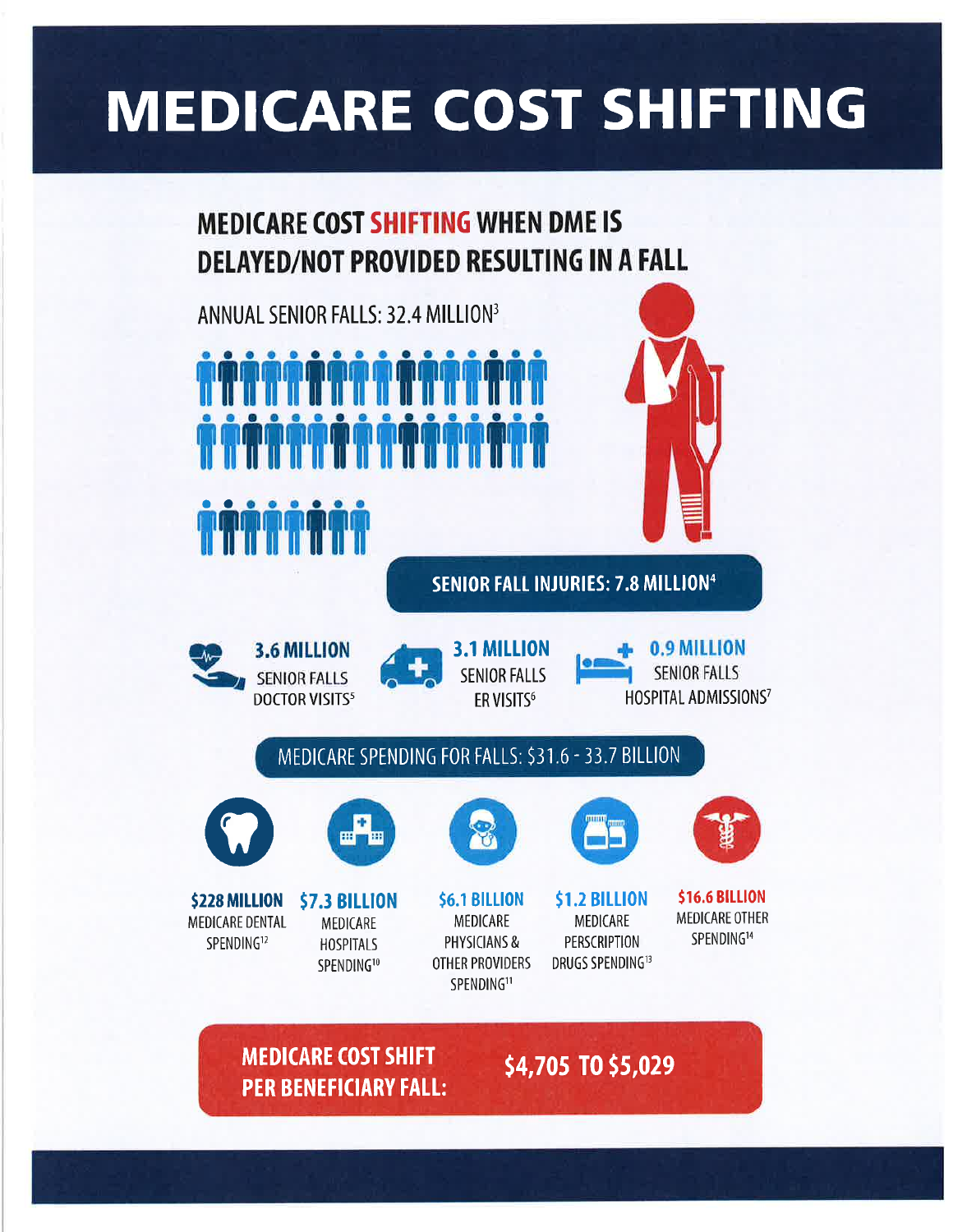### **LEITTEN CONSULTING BRIAN LEITTEN, PRINCIPAL**

CONSULTING.LEITTEN.COM

## **MONOGRAPH 2 - MEDICARE COST SHIFTING FOR COPD EXACERBATIONS**

This is the second of three Monographs addressing the cost shifts that occur when Medicare delays providing or fails to provide needed durable medical equipment and supplies (DME) to beneficiaries. This Monograph addresses Chronic Obstructive Pulmonary Disease (COPD) and supplemental oxygen therapy. The 1<sup>st</sup> Monograph addressed Falls and Mobility DME. The 3<sup>rd</sup> monograph addresses Obstructive Sleep Apnea and Continuous Positive Airway Pressure (CPAP) equipment.

When Medicare implemented the DMEPOS<sup>1</sup> competitive bidding program, beneficiaries and case managers experienced significant difficulties and delays in obtaining medically necessary durable medical equipment and supplies. The number of DME suppliers has dropped dramatically since the institution of competitive bidding, exacerbating the problem. The inability to obtain or the delay in obtaining needed DME puts beneficiaries at a greater risk for medical complications that could have otherwise been avoided.

This risk can be quantified by understanding the direct impact of the failure to timely get the needed DME to a beneficiary. For example, the lack of supplemental oxygen therapy results in untreated patients who suffer exacerbations from COPD and its comorbidities; the lack of mobility equipment results in fall-related injuries that require medical treatment; the lack of CPAP equipment results in untreated patients who suffer from sleep apnea.

When these complications occur, Medicare ends up paying substantially more for treatment of those complications than it would have spent to pay for the needed DME. DME payments are covered under Medicare Part B. When costs are shifted from prevention to treatment, the increased payment burden is shifted for the most part to Medicare Part A, with much lesser amounts shifted to Medicare Parts C and D. Not surprisingly, after a complication, Medicare still often ends up paying under Part B for the DME it initially failed to provide.

<sup>&</sup>lt;sup>1</sup> DMEPOS is an acronym for Durable Medical Equipment; Prosthetics; Orthotics; and Supplies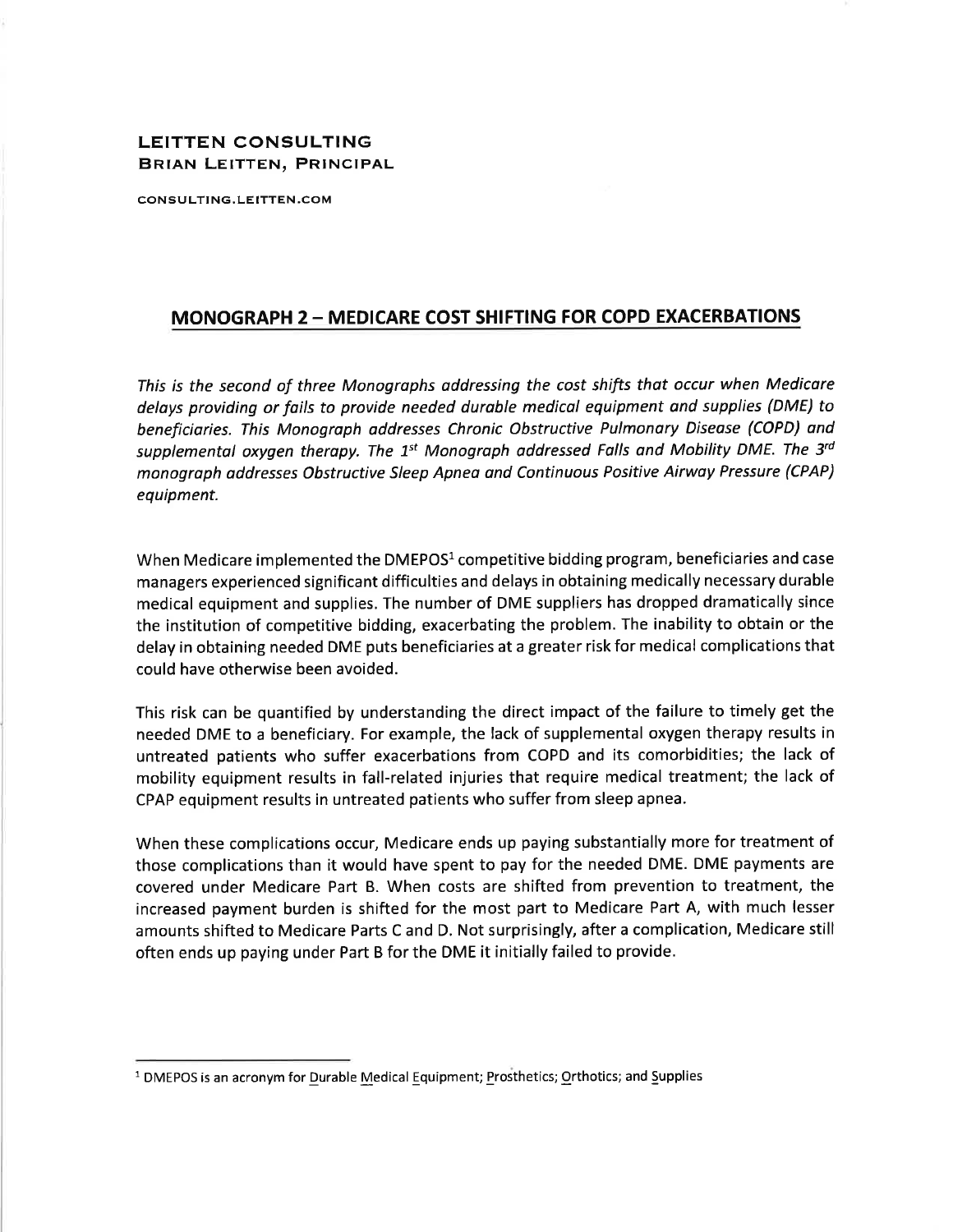#### $COPD -$

Chronic Obstructive Pulmonary Disease is defined as a chronic condition of persistent obstruction of air flow through bronchial tubes and lungs.<sup>2</sup> COPD encompasses chronic bronchitis, asthma, and emphysema.<sup>3</sup> COPD is 2<sup>nd</sup> leading cause of disability and the 3<sup>rd</sup> leading cause of death in the United States.<sup>4</sup> The overall cost of treating medical complications caused by COPD in the U.S. in 2017 is estimated at over \$100 Billion.<sup>5</sup> Medicare payments comprise approximately 38.4% of this total, approximately \$38.6 Billion.<sup>6</sup>

Supplemental oxygen therapy is beneficial for people with severe COPD, which accounts for between % to % of those diagnosed with COPD.<sup>7</sup> When Medicare fails to provide or delays in providing needed supplemental oxygen therapy, beneficiaries are at greater risk for exacerbations (acute worsenings of symptoms that result in a change in treatment and often hospitalization).<sup>8</sup> When an exacerbation occurs, the cost of treating it is typically covered by Medicare Part A, with lesser amounts are paid by Medicare Parts C (prescription drugs) and D (for Medicare Advantage users).

COPD is also associated with a myriad of comorbidities, including:

- heart failure, ischemic heart disease (i.e., 'heart disease')
- $\bullet$ hypertension

 $3d$ 

<sup>5</sup> Agency for Healthcare Research and Quality, Medical Expenditure Panel Survey, Table 3: Total Expenses and Percent Distribution for Selected Conditions by Type of Service: United States (2014) https://meps.ahrq.gov/mepsweb/data\_stats/tables\_compendia\_hh\_interactive.jsp?\_SERVICE=MEPSSocket0&\_PR OGRAM=MEPSPGM.TC.SAS&File=HCFY2014&Table=HCFY2014\_CNDXP\_C&\_Debug=, adjusted to 2017 using Healthcare CPI and CMS population data.

<sup>6</sup> Agency for Healthcare Research and Quality, Medical Expenditure Panel Survey, Table 4: Total Expenses and Percent Distribution for Selected Conditions by Source of Payment: United States (2014) https://meps.ahrq.gov/data\_stats/tables\_compendia\_hh\_interactive.jsp?\_SERVICE=MEPSSocket0&\_PROGRAM=M EPSPGM.TC.SAS&File=HCFY2014&Table=HCFY2014\_CNDXP\_D&\_Debug=, adjusted to 2017 using Healthcare CPI and CMS population data.

<sup>7</sup> COPD severity differs by severity system used, GlobalData Healthcare (2017) https://www.pharmaceuticaltechnology.com/comment/commentcopd-severity-differs-by-severity-system-used-5852521/

<sup>8</sup> Blanchette et al., Rising Costs of COPD and the Potential for Maintenance Therapy to Slow the Trend, American Health and Drug Benefits, Vol. 7, No. 2 (April 2014) http://www.ahdbonline.com/issues/2014/april-2014-vol-7-no-2/1739-rising-costs-of-copd-and-the-potential-for-maintenance-therapy-to-slow-the-trend

<sup>&</sup>lt;sup>2</sup> Chabner, The Language of Medicine, 9<sup>th</sup> Edition, Chapter 12 (2010) referenced at https://quizlet.com/20772101/the-language-of-medicine-chapter-12-flash-cards/

<sup>&</sup>lt;sup>4</sup> Englander et al, Economic Dimensions of Slip and Fall Injuries, Journal of Forensic Science 41(5) (1996) https://www.astm.org/DIGITAL\_LIBRARY/JOURNALS/FORENSIC/PAGES/JFS13991J.htm (abstract only)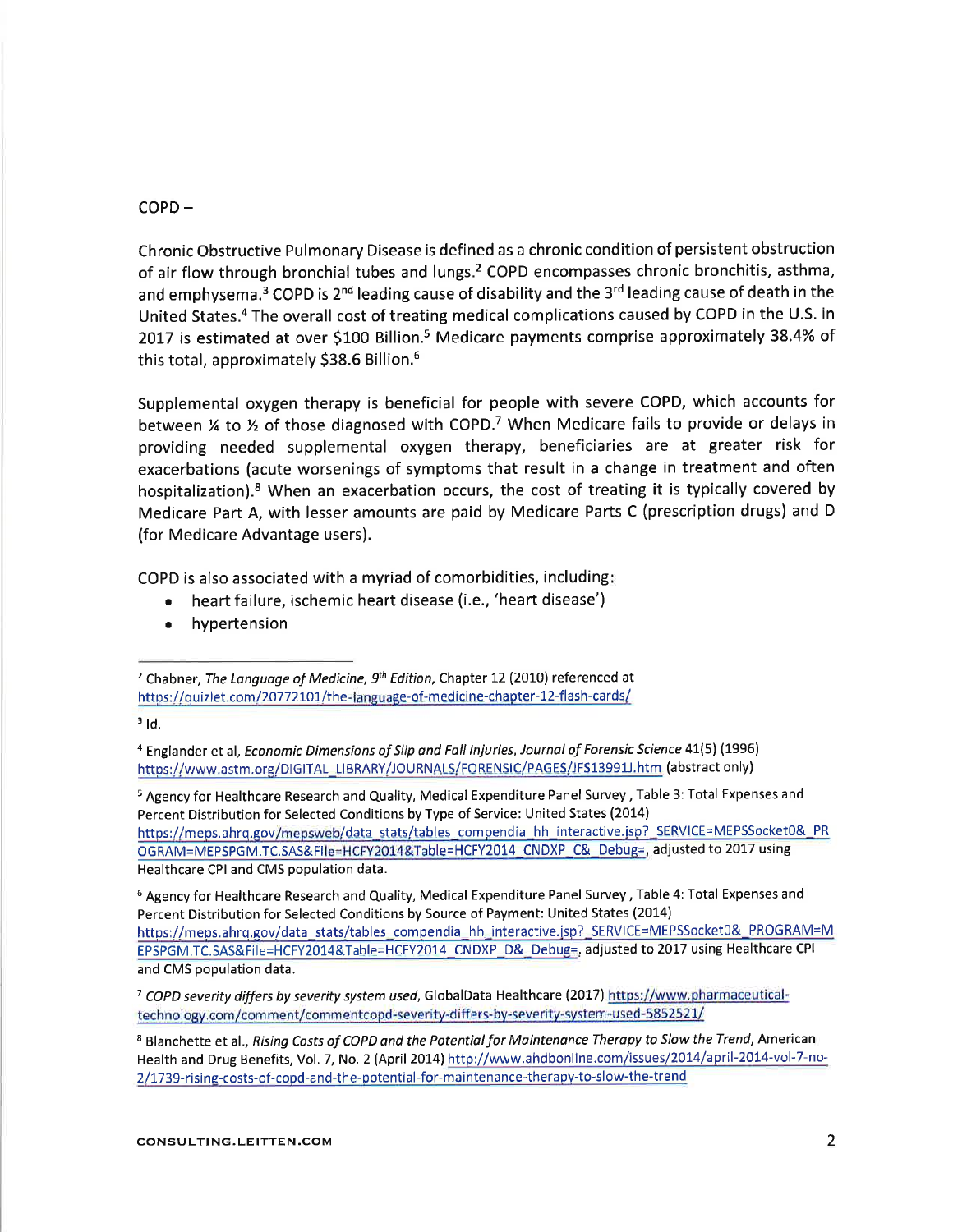- · diabetes
- · depression
- . other potential comorbidities, including osteoporosis; anxiety; sleep apnea; rheumatic disease: cancer; rhinitis; stroke; dementia and anemia.<sup>9</sup>

This means that exacerbations could and often do involve one or more of those comorbidities. Medicare not only pays for the cost of treating COPD and comorbidity exacerbations but also typically ends up paying for the supplemental oxygen therapy it initially failed to provide. The cost to treat COPD exacerbations dramatically exceeds the cost of the DME that could have avoided the exacerbation in the first place.<sup>10</sup>

- In 2017, approximately 16.3 million U.S. adults were diagnosed with COPD<sup>11</sup>
- 6.1 million of those diagnosed were age 65 or over  $12$
- Between 1.2 to 2.6 million Medicare beneficiaries suffer from severe COPD<sup>13</sup>

The cost of treating COPD for Medicare beneficiaries is substantial.

• In the year following an exacerbation, the incremental cost of treating COPD-related issues for Medicare beneficiaries with severe exacerbations is \$14,350.14

 $10$  Leitten, The Case for Medicare Investment in DME - 2014 Update, http://www.vgmdclink.com/uploads/Document-Library/d1306dfcd9db67830ba14d4cd5b3be8c.pdf

<sup>11</sup> Employment and Activity Limitations Among Adults with Chronic Obstructive Pulmonary Disease - United States, 2013, Morbidity and Mortality Weekly Report, CDC (March 27, 2016) https://www.cdc.gov/mmwr/preview/mmwrhtml/mm6411a1.htm, adjusted for population growth by the author

<sup>12</sup> Ford et al., COPD Surveillance-United States, 1999-2011, Table 1, Chest Journal, Vol. 144, Issue 1, pp. 284-305 (2013) https://journal.chestnet.org/article/S0012-3692(13)60478-X/fulltext, adjusted to 2017 using CMS

<sup>13</sup> Id., applying the severity distributions set out in COPD severity differs by severity system used, GlobalData Healthcare (2017) https://www.pharmaceutical-technology.com/comment/commentcopd-severity-differs-byseverity-system-used-5852521/

<sup>14</sup> Pasquale et al., *Impact of exacerbations on health care cost and resource utilization in chronic obstructive* pulmonary disease patients with chronic bronchitis from a predominantly Medicare population, Int J Chron Obstruct Pulmon Dis., 7: 757-764 (2012), adjusted by the author to 2017 dollars using Healthcare CPI data. This cost result can be duplicated using the COPD Cost Calculator provided by the COPD Foundation, adjusted for exacerbation severity, CPI data and private pay to Medicare cost comparisons. See https://www.copdfoundation.org/pdfs/COPD-Calculator.xls and An Analysis of Hospital Prices for Commercial and

population data

<sup>&</sup>lt;sup>9</sup> Ställberg et al., The prevalence of comorbidities in COPD patients, and their impact on health status and COPD symptoms in primary care patients: a protocol for an UNLOCK study from the IPCRG, npj Primary Care Respiratory Medicine, Volume 26, Article #: 16069 (2016) https://www.nature.com/articles/npjpcrm201669

Medicare Advantage Plans, Congressional Budget Office (2017) https://www.cbo.gov/system/files/115thcongress-2017-2018/presentation/52819-presentation.pdf. Another study suggests that this cost could be higher, in excess of \$15,000, Hilleman et al., Pharmacoeconomic evaluation of COPD, Chest, Nov. 118(5):1278-85, (2000) https://journal.chestnet.org/article/S0012-3692(15)51198-7/abstract and Guarascio et al., The clinical and economic burden of chronic obstructive pulmonary disease in the USA, Clinicoecon Outcomes Res. 5: 235-245,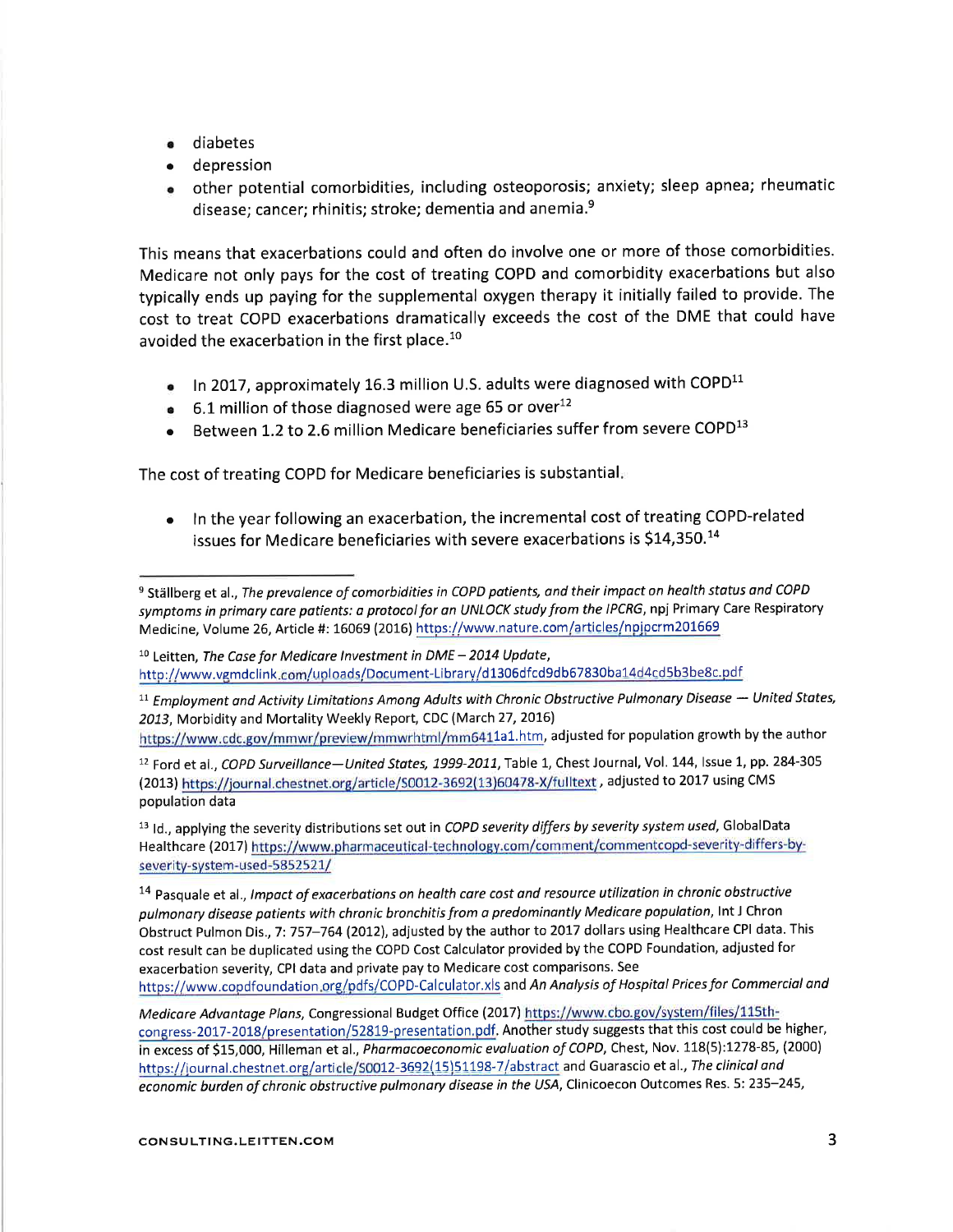The total incremental healthcare costs for these beneficiaries in the same period is  $\bullet$ \$39,601.15

These costs are determined by subtracting the cost of treating COPD-related issues for beneficiaries with no exacerbations from the cost of treating those with one or more severe exacerbations. The same process is applied to overall healthcare costs for beneficiaries. The differential costs were then converted to 2017 dollars.<sup>16</sup>

"In the year following a severe COPD exacerbation, the expected cost shift in Medicare payments to treat COPD-related issues because Medicare fails to provide or delays in providing needed supplemental oxygen therapy is approximately \$14,350."

\*\*\*\*\*\*\*\*

"The total incremental Medicare cost for these beneficiaries in the same year is \$39,601."

 $15$  Id.

<sup>16</sup> See Note 14, Pasquale et al.

CONSULTING.LEITTEN.COM

<sup>(2013)</sup> https://www.ncbi.nlm.nih.gov/pmc/articles/PMC3694800/, also adjusted by the author to 2017 dollars using Healthcare CPI data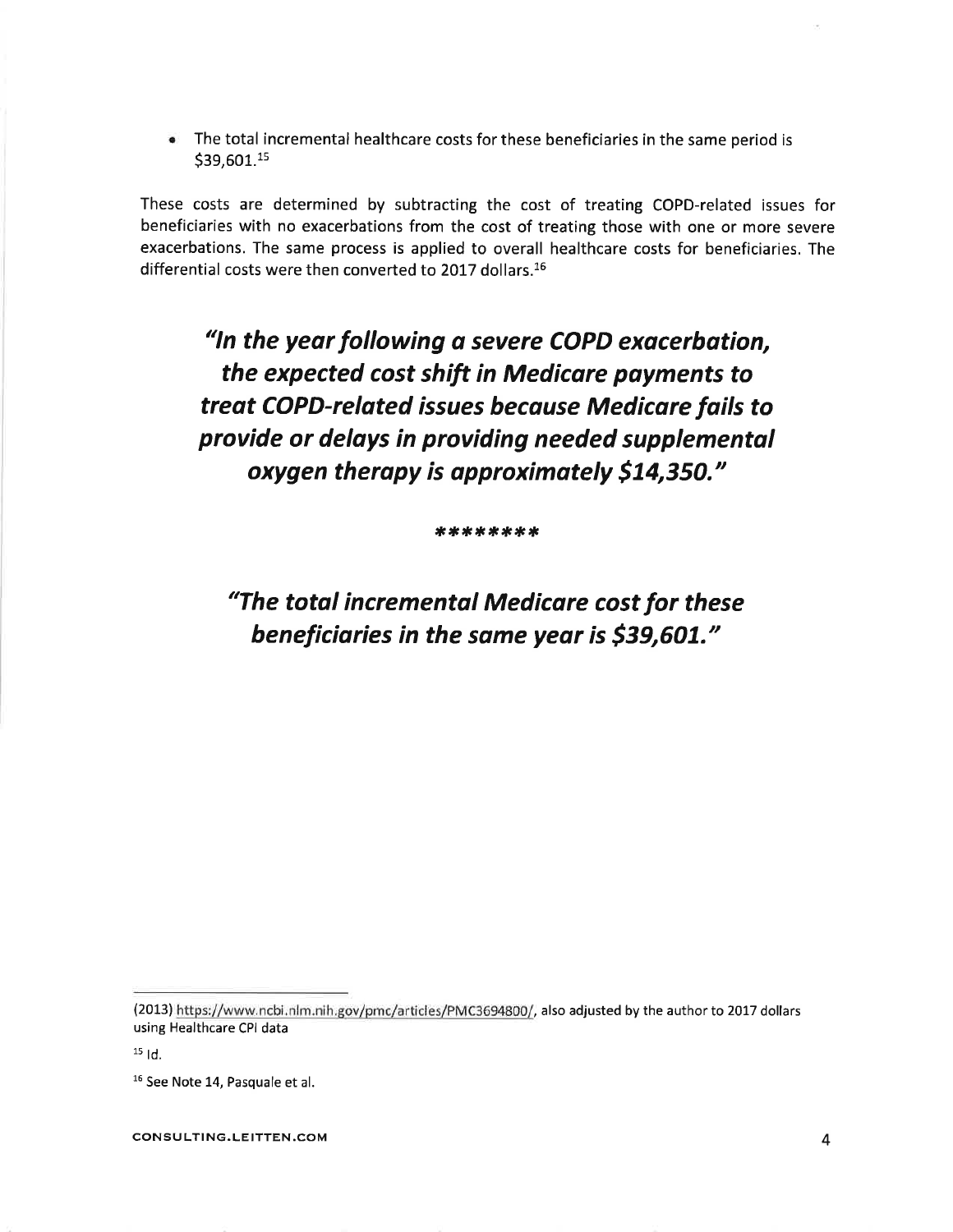# **MEDICARE COST SHIFTING**

# **MEDICARE COST SHIFTING WHEN DME IS DELAYED/NOT PROVIDED RESULTING IN A COPD EXACERBATION**

U.S. ADULTS WITH COPD: 16.3 MILLION<sup>11</sup>

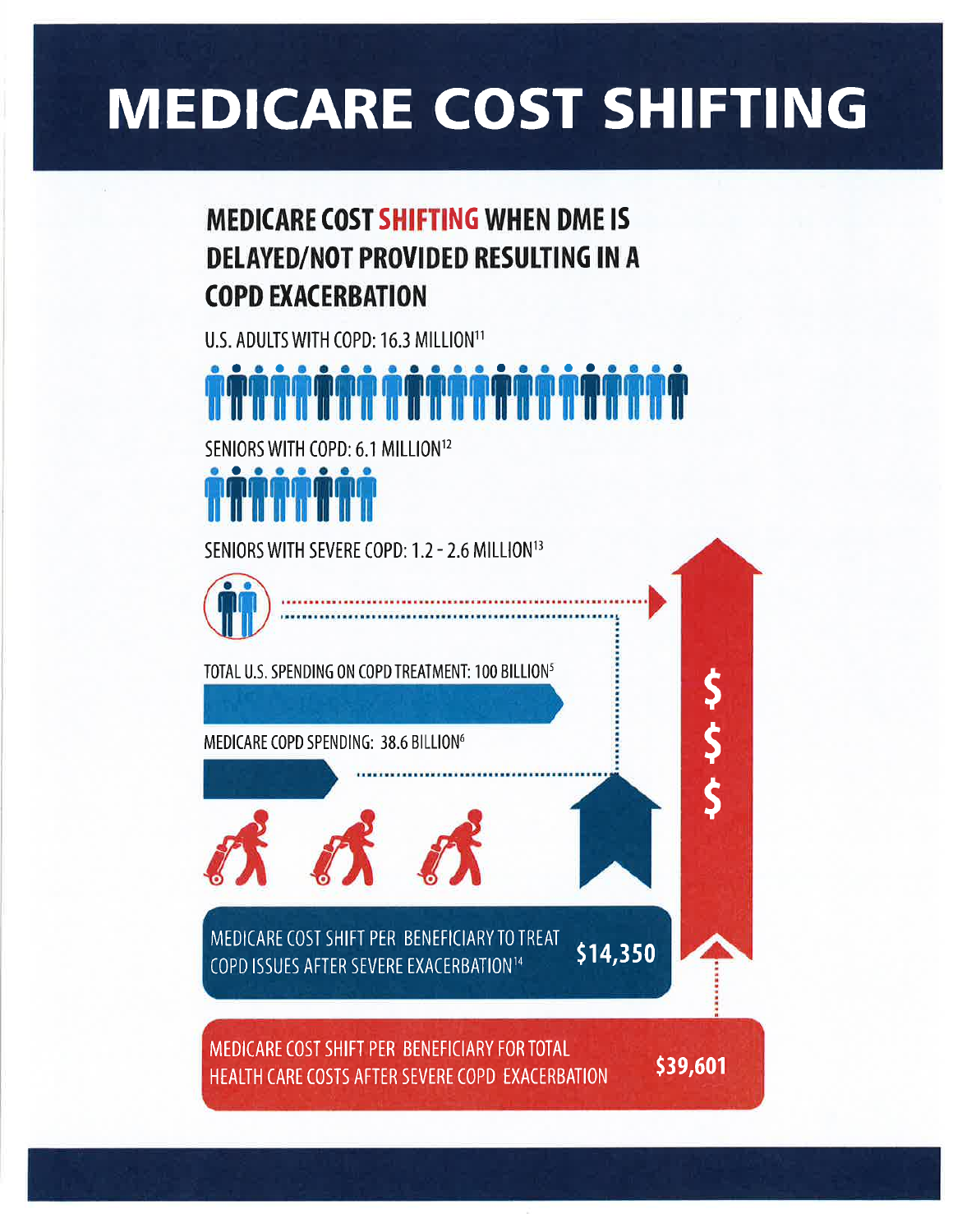### **LEITTEN CONSULTING BRIAN LEITTEN, PRINCIPAL**

CONSULTING.LEITTEN.COM

## MONOGRAPH 3 - MEDICARE COST SHIFTING FOR UNTREATED SLEEP APNEA

This is the third of three Monographs addressing the cost shifts that occur when Medicare delays providing or fails to provide needed durable medical equipment and supplies (DME) to beneficiaries. This Monograph addresses Chronic Obstructive Pulmonary Disease (COPD) and supplemental oxygen therapy. The 1<sup>st</sup> Monograph addressed Falls and Mobility DME. The 2<sup>nd</sup> monograph addressed Chronic Obstructive Pulmonary Disease (COPD) and supplemental oxygen therapy.

When Medicare implemented the DMEPOS<sup>1</sup> competitive bidding program, beneficiaries and case managers experienced significant difficulties and delays in obtaining medically necessary durable medical equipment and supplies. The number of DME suppliers has dropped dramatically since the institution of competitive bidding, exacerbating the problem. The inability to obtain or the delay in obtaining needed DME puts beneficiaries at a greater risk for medical complications that could have otherwise been avoided.

This risk can be quantified by understanding the direct impact of the failure to timely get the needed DME to a beneficiary. For example, the lack of CPAP equipment results in untreated patients who suffer from sleep apnea; the lack of mobility equipment results in fall-related injuries that require medical treatment; the lack of supplemental oxygen therapy results in untreated patients who suffer exacerbations from COPD and its comorbidities.

When these complications occur, Medicare ends up paying substantially more for treatment of those complications than it would have spent to pay for the needed DME. DME payments are covered under Medicare Part B. When costs are shifted from prevention to treatment, the increased payment burden is shifted for the most part to Medicare Part A, with much lesser amounts shifted to Medicare Parts C and D. Not surprisingly, after a complication, Medicare still often ends up paying under Part B for the DME it initially failed to provide.

<sup>&</sup>lt;sup>1</sup> DMEPOS is an acronym for Durable Medical Equipment; Prosthetics; Orthotics; and Supplies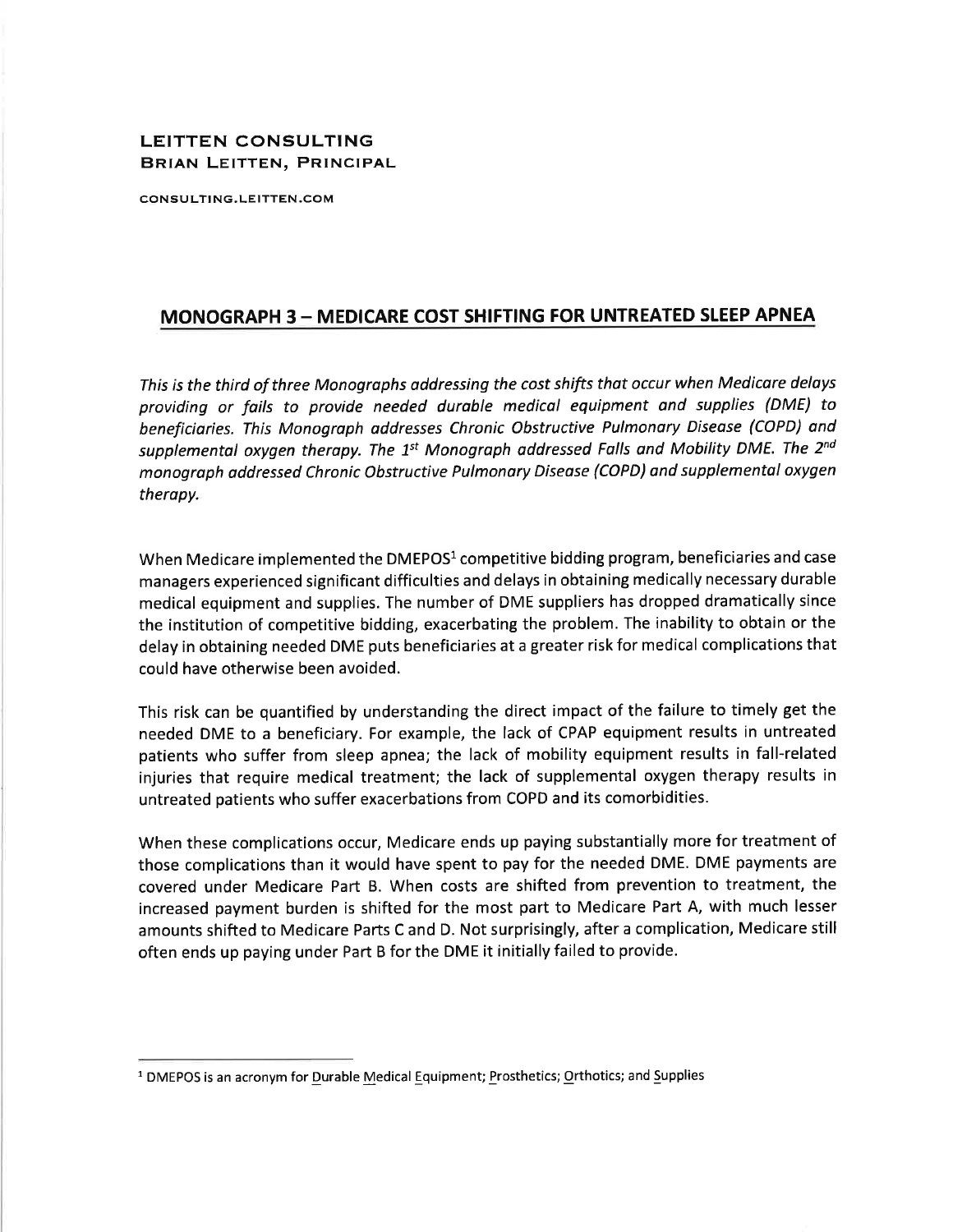#### Obstructive Sleep Apnea -

Obstructive Sleep Apnea (OSA) is characterized by repetitive episodes of complete (apnea) or partial (hypopnea) upper airway obstruction occurring during sleep, often accompanied by daytime symptoms (e.g. sleepiness) or a range of comorbid conditions.<sup>2</sup> It is estimated that 40 Million people in the United States suffer with OSA - approximately 30 Million remain undiagnosed.<sup>3</sup> A recently published study by the respiratory company ResMed suggests that this number is greatly understated, arguing that 10 times more people suffer with OSA.<sup>4</sup> Of the approximately 30 million undiagnosed OSA sufferers, over 8.4 million are age 65 or over.<sup>5</sup>

The overall economic cost of untreated OSA in the U.S. in 2017 is estimated at over \$170 Billion.<sup>6</sup> Medicare payments resulting from untreated OSA are approximately \$13.7 Billion.7

Positive airway pressure machines (mainly CPAP [continuous positive airway pressure] machines), used with a variety of breathing masks, are the most widely used treatment for moderate and

<sup>4</sup> Global Prevalence of Obstructive Sleep Apnea (OSA), ResMed Study reported by Business Wire (May 21, 2018) https://www.nasdaq.com/press-release/nearly-1-billion-people-worldwide-have-sleep-apnea-international-sleepexperts-estimate-20180521-00771. For the purposes of this analysis, the more conservative 30 Million number was used.

<sup>5</sup> Prevalence estimates in Note 6 applied to U.S. undiagnosed OSA population.

<sup>6</sup>Id., adjusted to 2017 using Healthcare CPI and CMS population data. See also A Sleepless Nation: What Does The Lack Of Sleep Really Cost Us?, Forbes (Aug. 23, 2016) https://www.forbes.com/sites/reenitadas/2016/08/23/asleepless-nation-what-does-the-lack-of-sleep-really-cost-us/#33db003c1e48

<sup>&</sup>lt;sup>2</sup> Hidden Health Crisis Costing America Billions – Underdiagnosing and Undertreating Obstructive Sleep Apnea Draining Healthcare System, Frost & Sullivan (2016) https://j2vjt3dnbra3ps7ll1clb4q2-wpengine.netdnassl.com/wp-content/uploads/2017/10/sleep-apnea-economic-crisis.pdf, citing Sleep-Related Breathing Disorders in Adults: Recommendations for Syndrome Definition and Measurement Techniques in Clinical Research, American Academy of Sleep Medicine Task Force, SLEEP, Vol. 22, No. 5, (1999) https://bit.ly/2LrRfL8

<sup>&</sup>lt;sup>3</sup> Hidden Health Crisis Costing America Billions - Underdiagnosing and Undertreating Obstructive Sleep Apnea Draining Healthcare System, Frost & Sullivan (2016) https://j2vjt3dnbra3ps7ll1clb4q2-wpengine.netdnassl.com/wp-content/uploads/2017/10/sleep-apnea-economic-crisis.pdf, adjusted to 2017 using CMS population data.

<sup>&</sup>lt;sup>7</sup> Id., further adjusted to approximate the financial burden borne by Medicare, accounting for a 3 times prevalence of OSA in Medicare beneficiaries; the medical cost of traffic accidents; the direct cost of workplace injuries; and the senior portion of the U.S. population. See https://www.cms.gov/Research-Statistics-Data-and-Systems/Statistics-Trends-and-Reports/CMS-Fast-Facts/index.html; https://www.ucdmc.ucdavis.edu/publish/news/newsroom/6621; https://www.cdc.gov/media/pressrel/2010/r100825.htm; https://www.cdc.gov/vitalsigns/crashinjuries/index.html; https://www.smrv-journal.com/article/S1087-0792(16)30064-8/abstract (abstract only); https://safetymanagementgroup.com/resources/injury-cost-calculator/ Costs have been adjusted to 2017 using Healthcare CPI and CMS population data.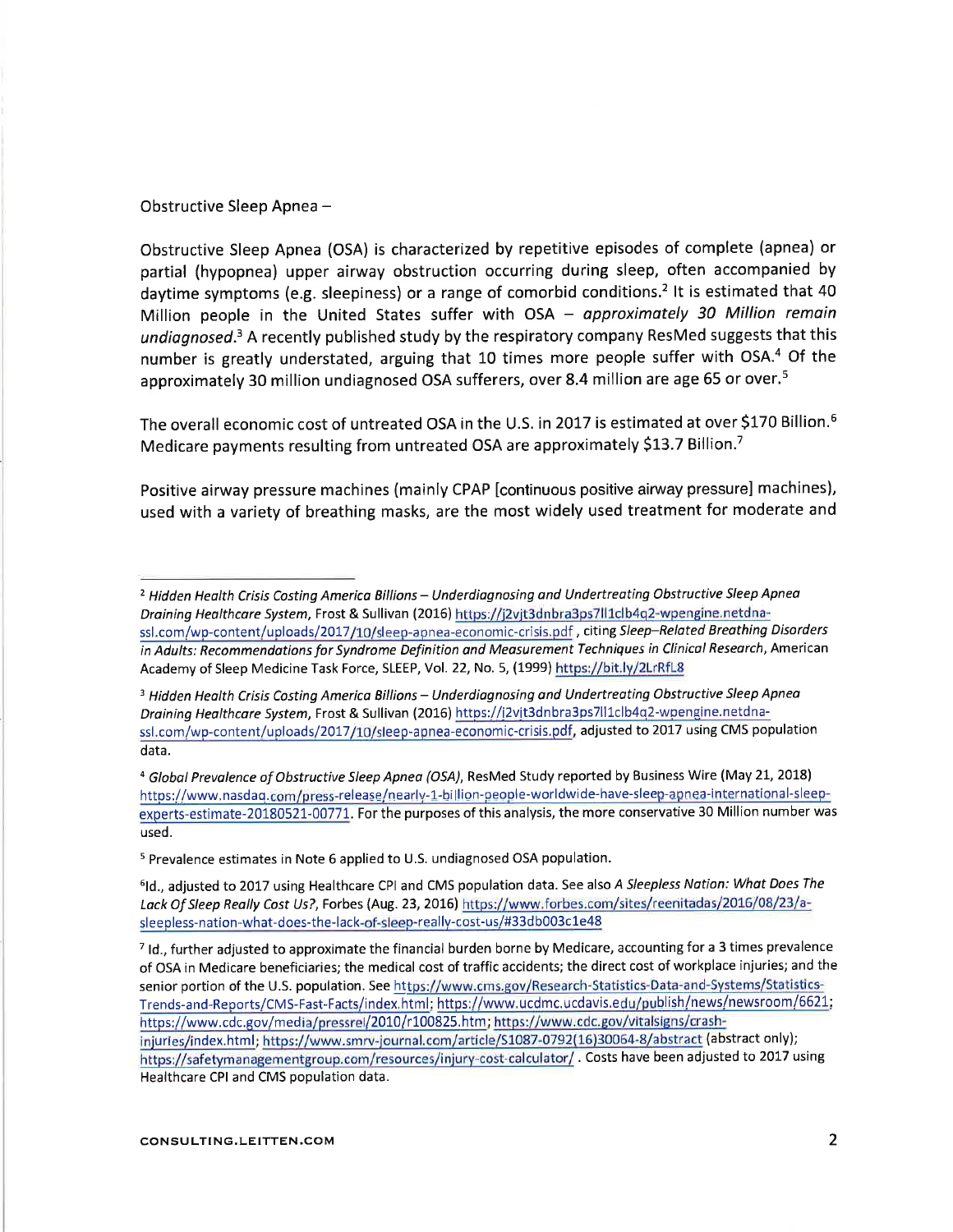severe sleep apnea.<sup>8</sup> When Medicare fails to provide or delays in providing needed CPAP equipment (or equivalently when OSA in Medicare beneficiaries goes undiagnosed), beneficiaries suffer airway obstructions; experience a range of comorbidities; and are involved in motor vehicle and workplace accidents.<sup>9</sup> The treatment costs for these issues are typically covered by Medicare Part A, with lesser amounts are paid by Medicare Parts C (prescription drugs) and D (for Medicare Advantage users).

Undiagnosed OSA is also associated with numerous comorbidity exacerbations<sup>10</sup>, including:

- hypertension
- heart failure, ischemic heart disease (i.e., 'heart disease')
- · diabetes
- asthma and other breathing disorders
- · insomnia
- depression, anxiety and other mental health problems

This means that treatment often involves one or more of these comorbidities. Medicare not only pays for the cost of treating OSA and comorbidity exacerbations but also typically ends up paying for the CPAP equipment it initially failed to provide. The cost to treat OSA and related exacerbations substantially exceeds the cost of the DME that could have avoided the health issues in the first place.<sup>11</sup>

In the year following an exacerbation, the incremental cost of treating OSA-related health issues for Medicare beneficiaries is \$1,631.<sup>12</sup> These costs are determined by summing the direct medical costs of treating OSA and related comorbidities and motor vehicle and workplace injuries and dividing by the estimated number of Medicare recipients who go undiagnosed for OSA. The differential costs were then converted to 2017 dollars.<sup>13</sup>

 $10$  Id.

 $12$  See Note 7.

 $13$  Id.

<sup>&</sup>lt;sup>8</sup> Sleep Apnea Treatment Options, American Sleep Apnea Association, https://www.sleepapnea.org/treat/sleepapnea-treatment-options/

<sup>&</sup>lt;sup>9</sup> Hidden Health Crisis Costing America Billions – Underdiagnosing and Undertreating Obstructive Sleep Apnea Draining Healthcare System, Frost & Sullivan (2016) https://j2vjt3dnbra3ps7ll1clb4q2-wpengine.netdnassl.com/wp-content/uploads/2017/10/sleep-apnea-economic-crisis.pdf

 $11$  Leitten, The Case for Medicare Investment in DME - 2014 Update, http://www.vgmdclink.com/uploads/Document-Library/d1306dfcd9db67830ba14d4cd5b3be8c.pdf